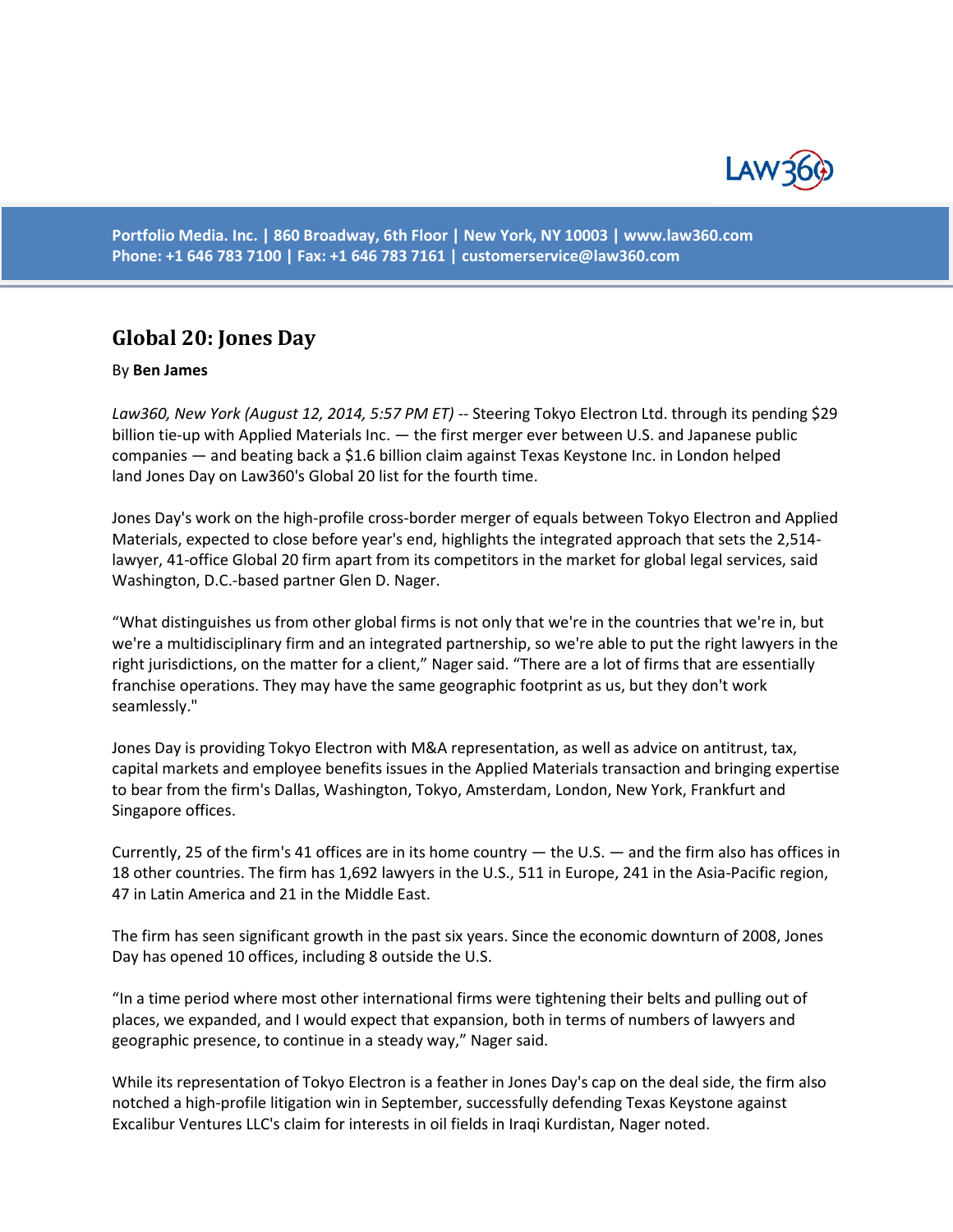Following a complex, 57-day trial in London's Commercial Court that stretched from October 2012 through March 2013, the court ruled Sept. 10 and dismissed all claims against Texas Keystone.

The closely watched Texas Keystone illustrates Jones Day's cross-border capabilities and underscores the effectiveness of the integrated partnership strategy that is the hallmark of the firm's brand, said Nager.

"It again shows the key attribute of the firm at work: seamless representation of clients," he said. "We're trying to put the best team on the field."

Growth at Jones Day is driven by the needs of clients, Nager explained, adding that the February launch of Jones Day's office in Perth — its 41st overall and second in Australia — stemmed from the needs of clients with interests on Australia's western coast.

The firm opened an office in Miami in May 2013, and though that office is within U.S. borders, it has international implications because of Miami's status as hub for outgoing investment to Latin America, and increasingly, investment dollars flowing from Latin America into the U.S.

"Latin American companies are also becoming global, and the natural place for them to invest is not only Latin America, but the U.S.," said Luis Riesgo, partner in charge of Jones Day's Latin American operations.

Developing countries where the rule of law and the economic certainty that accompanies have newly arrived or are still developing are key targets for pursuing new opportunities, Nager said, citing Latin America and Asia as areas where such opportunities exist.

Jones Day has a strong commitment to Latin America, said Nager, pointing out that the firm founded its Miami office to serve as a gateway to those markets.

"Our clients see significant economic opportunity in South America and Latin America, and as those countries move toward the rule of law and as those populations start to have a middle class, we are trying to create a service structure that can facilitate our clients efforts to do business effectively and safely," he said.

Riesgo also pointed to the rule of law as a crucial factor for investment and growth.

"The rule of law is expanding into more and more places in the world, and Latin America in particular," Riesgo said. "Clients are very interested in investing long term in these countries."

Places like Mexico, Brazil, Columbia and Chile have emerged as attractive targets for investors around the globe because there's certainty that the courts in those countries will apply the law consistently, said Riesgo, adding that the change in Columbia between the present day and 15 years ago was "truly amazing."

Practices like energy, projects and infrastructure and M&A are going to be key for the future, he added.

"We are very bullish with the prospects for Latin America," Riesgo said. Growth is in the forecast for the Jones Day's Miami office, he added, calling it a key part of the firm's strategy for the Latin American region.